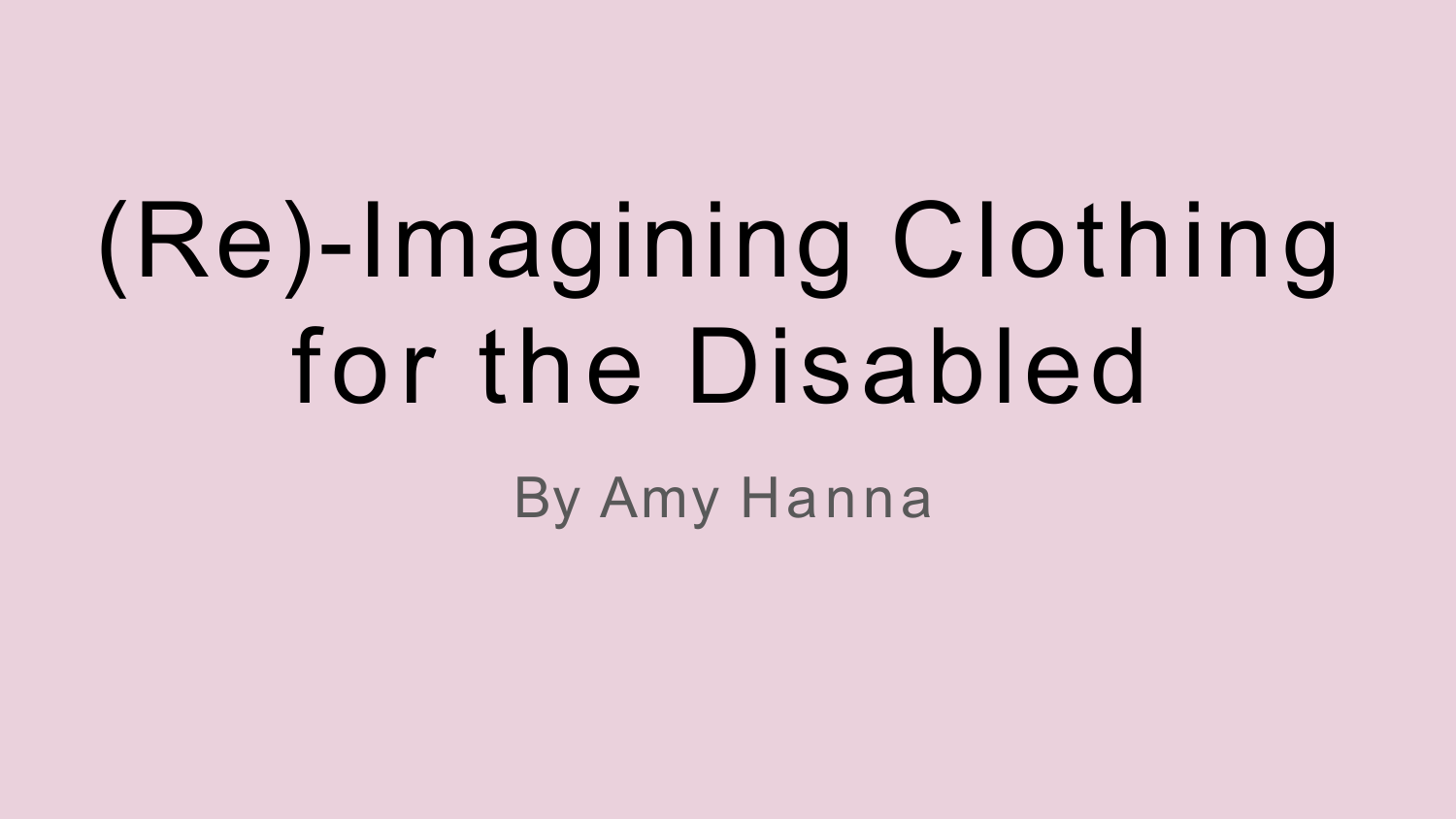## **Kids Seamless Sensitivity Socks**



[https://smartknit.](https://smartknit.com/kids-seamless-sensitivity-socks-3-pack/) [com/kids-seamles](https://smartknit.com/kids-seamless-sensitivity-socks-3-pack/) [s-sensitivity-socks](https://smartknit.com/kids-seamless-sensitivity-socks-3-pack/) [-3-pack/](https://smartknit.com/kids-seamless-sensitivity-socks-3-pack/)



These socks are seamless and great for kids with sensory processing issues or anybody who prefers not to have the seams on their socks.

These socks are on sale for **\$17.96**

Photos Source: **And the Socks Replace Socks**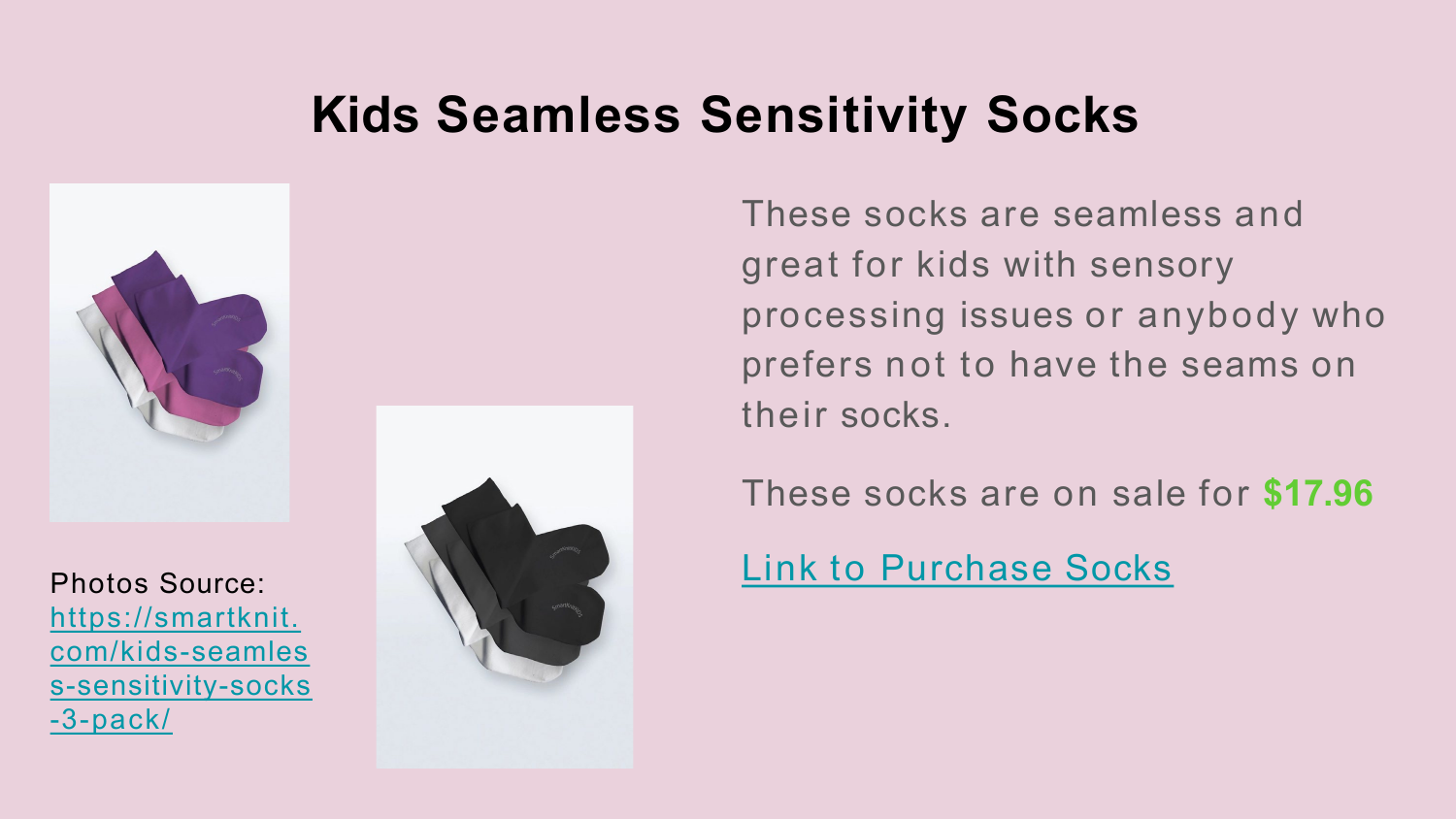## **Kids Weighted Compression Vest**



These weighted compression vests are used for children with sensory troubles as a hug like compression.

These vests are sold for \$74.99

Link to [Purchase](https://funandfunction.com/weighted-compression-vest.html) Vest

Photo Source: [https://funandfunction.com/weighted-com](https://funandfunction.com/weighted-compression-vest.html) [pression-vest.html](https://funandfunction.com/weighted-compression-vest.html)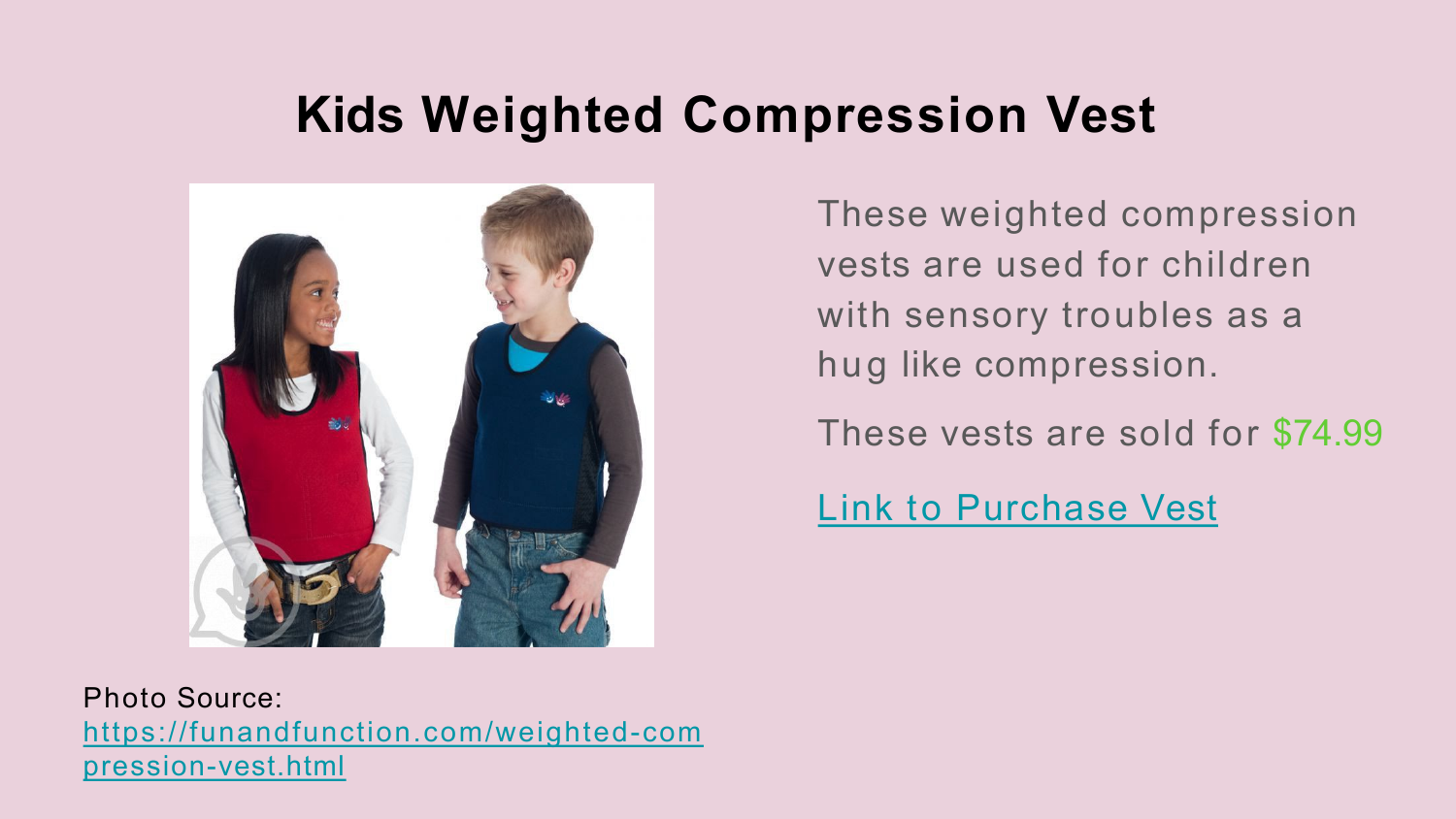# **Adaptive Post Surgery Jacket**



Photos Source:

[https://www.bravecomfort.com/collections](https://www.bravecomfort.com/collections/feeding-tube-clothing-and-accessories/products/bc-the-celine-womens-easy-dressing-adaptive-post-surgery-3-4-sleeve-jacket) [/feeding-tube-clothing-and-accessories/p](https://www.bravecomfort.com/collections/feeding-tube-clothing-and-accessories/products/bc-the-celine-womens-easy-dressing-adaptive-post-surgery-3-4-sleeve-jacket) [roducts/bc-the-celine-womens-easy-dress](https://www.bravecomfort.com/collections/feeding-tube-clothing-and-accessories/products/bc-the-celine-womens-easy-dressing-adaptive-post-surgery-3-4-sleeve-jacket) [ing-adaptive-post-surgery-3-4-sleeve-jack](https://www.bravecomfort.com/collections/feeding-tube-clothing-and-accessories/products/bc-the-celine-womens-easy-dressing-adaptive-post-surgery-3-4-sleeve-jacket) [et](https://www.bravecomfort.com/collections/feeding-tube-clothing-and-accessories/products/bc-the-celine-womens-easy-dressing-adaptive-post-surgery-3-4-sleeve-jacket)

These adaptive post surgery jackets are very helpful when in the post surgery process. They're are a total of five zippers throughout the jacket so that there is no interference with medical equipment.

These jackets are sold for \$95.95

Link to [purchase](https://www.bravecomfort.com/collections/feeding-tube-clothing-and-accessories/products/bc-the-celine-womens-easy-dressing-adaptive-post-surgery-3-4-sleeve-jacket) jacket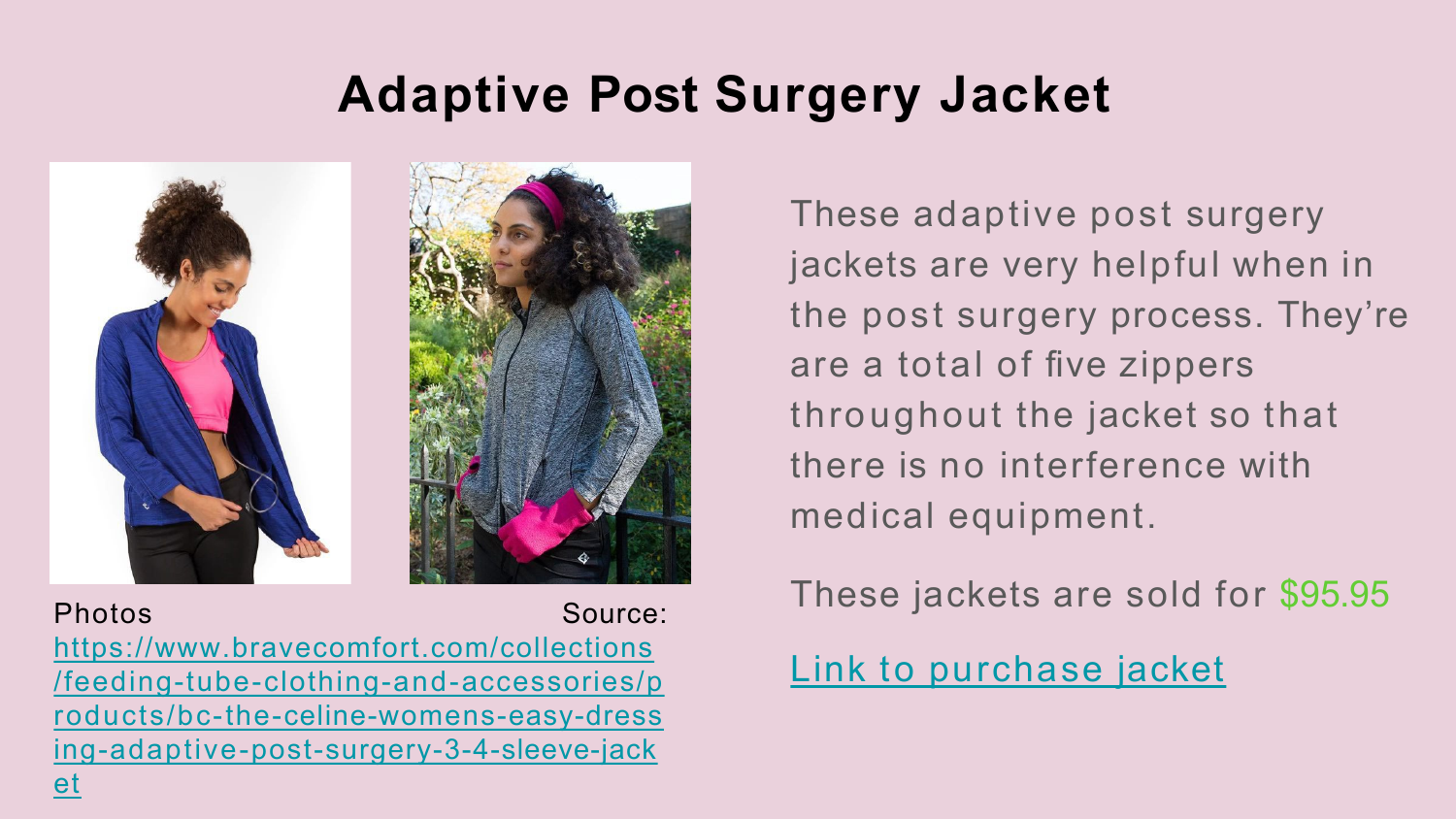## **Feeding Tube Accessible Onesie**



Photo Source:

[https://www.amazon.com/Starberrykids-](https://www.amazon.com/Starberrykids-Feeding-Undershirt-Onesie-Toddler/dp/B08NQ3D7ZV/ref%3Dsr_1_3?keywords=clothing%2Bfor%2Bfeeding%2Btube&qid=1639859484&sr=8-3&th=1)[Feeding-Undershirt-Onesie-Toddler/dp](https://www.amazon.com/Starberrykids-Feeding-Undershirt-Onesie-Toddler/dp/B08NQ3D7ZV/ref%3Dsr_1_3?keywords=clothing%2Bfor%2Bfeeding%2Btube&qid=1639859484&sr=8-3&th=1) [/B08NQ3D7ZV/ref=sr\\_1\\_3?keywords=clot](https://www.amazon.com/Starberrykids-Feeding-Undershirt-Onesie-Toddler/dp/B08NQ3D7ZV/ref%3Dsr_1_3?keywords=clothing%2Bfor%2Bfeeding%2Btube&qid=1639859484&sr=8-3&th=1) [hing%2Bfor%2Bfeeding%2Btube&qid=16](https://www.amazon.com/Starberrykids-Feeding-Undershirt-Onesie-Toddler/dp/B08NQ3D7ZV/ref%3Dsr_1_3?keywords=clothing%2Bfor%2Bfeeding%2Btube&qid=1639859484&sr=8-3&th=1) [39859484&sr=8-3&th=1](https://www.amazon.com/Starberrykids-Feeding-Undershirt-Onesie-Toddler/dp/B08NQ3D7ZV/ref%3Dsr_1_3?keywords=clothing%2Bfor%2Bfeeding%2Btube&qid=1639859484&sr=8-3&th=1)

These feeding tube accessible onesies are helpful for infants and babies when using a feeding tube. There is a hole cut out to make feeding more convenient.

These onesies are sold for \$23.75

Link to [Purchase](https://www.amazon.com/Starberrykids-Feeding-Undershirt-Onesie-Toddler/dp/B08NQ3D7ZV/ref%3Dsr_1_3?keywords=clothing%2Bfor%2Bfeeding%2Btube&qid=1639859484&sr=8-3&th=1) Onesie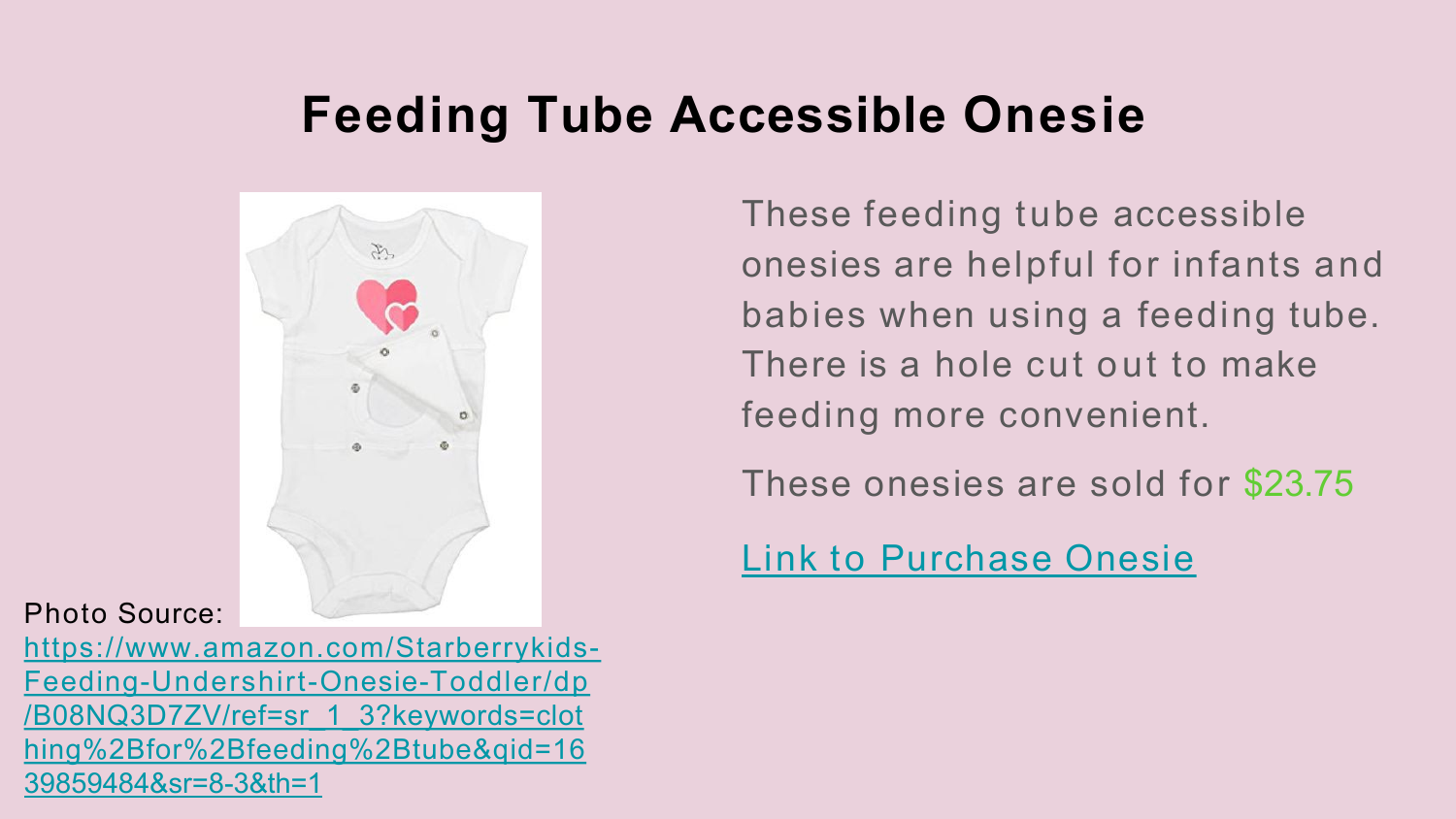# **Absorbent Scarves**



[https://www.adaptationsbyadrian.com/](https://www.adaptationsbyadrian.com/product-p/711-716.htm) [product-p/711-716.htm](https://www.adaptationsbyadrian.com/product-p/711-716.htm)

These absorbent scarves are more absorbent than most other bibs made of cotton or vinyl. They are helpful for those who have trouble with the muscle movements of their mouth.

They are being sold in a pack of six for \$75.00

#### Photo Source: **Link to [Purchase](https://www.adaptationsbyadrian.com/product-p/711-716.htm) Scarves**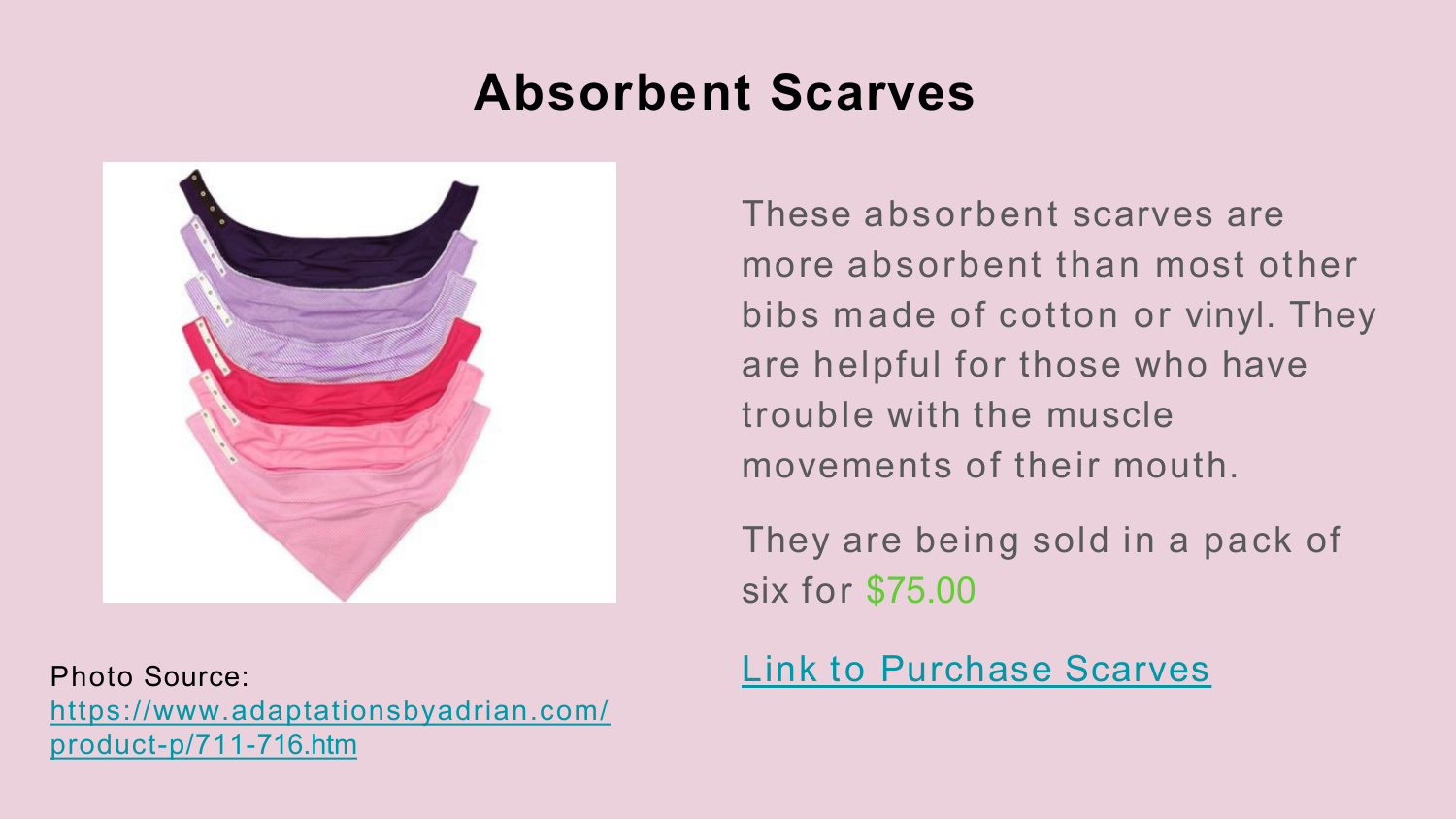## **Drop-front Wheelchair Pants**



[https://www.able2wear.co.uk/wheelchair](https://www.able2wear.co.uk/wheelchair-clothing/wheelchair-trousers/drop-front-jersey-wheelchair-trousers.html) [-clothing/wheelchair-trousers/drop-fro](https://www.able2wear.co.uk/wheelchair-clothing/wheelchair-trousers/drop-front-jersey-wheelchair-trousers.html) [nt-jersey-wheelchair-trousers.html](https://www.able2wear.co.uk/wheelchair-clothing/wheelchair-trousers/drop-front-jersey-wheelchair-trousers.html)

These drop-front wheelchair pants have a fully opening waistband to help wheelchair users take them on and off. This pants give easy access while still looking like a regular pair of pants.

These pants are sold for \$71.47

#### Photo Source: **Link to [Purchase](https://www.able2wear.co.uk/wheelchair-clothing/wheelchair-trousers/drop-front-jersey-wheelchair-trousers.html) Pants**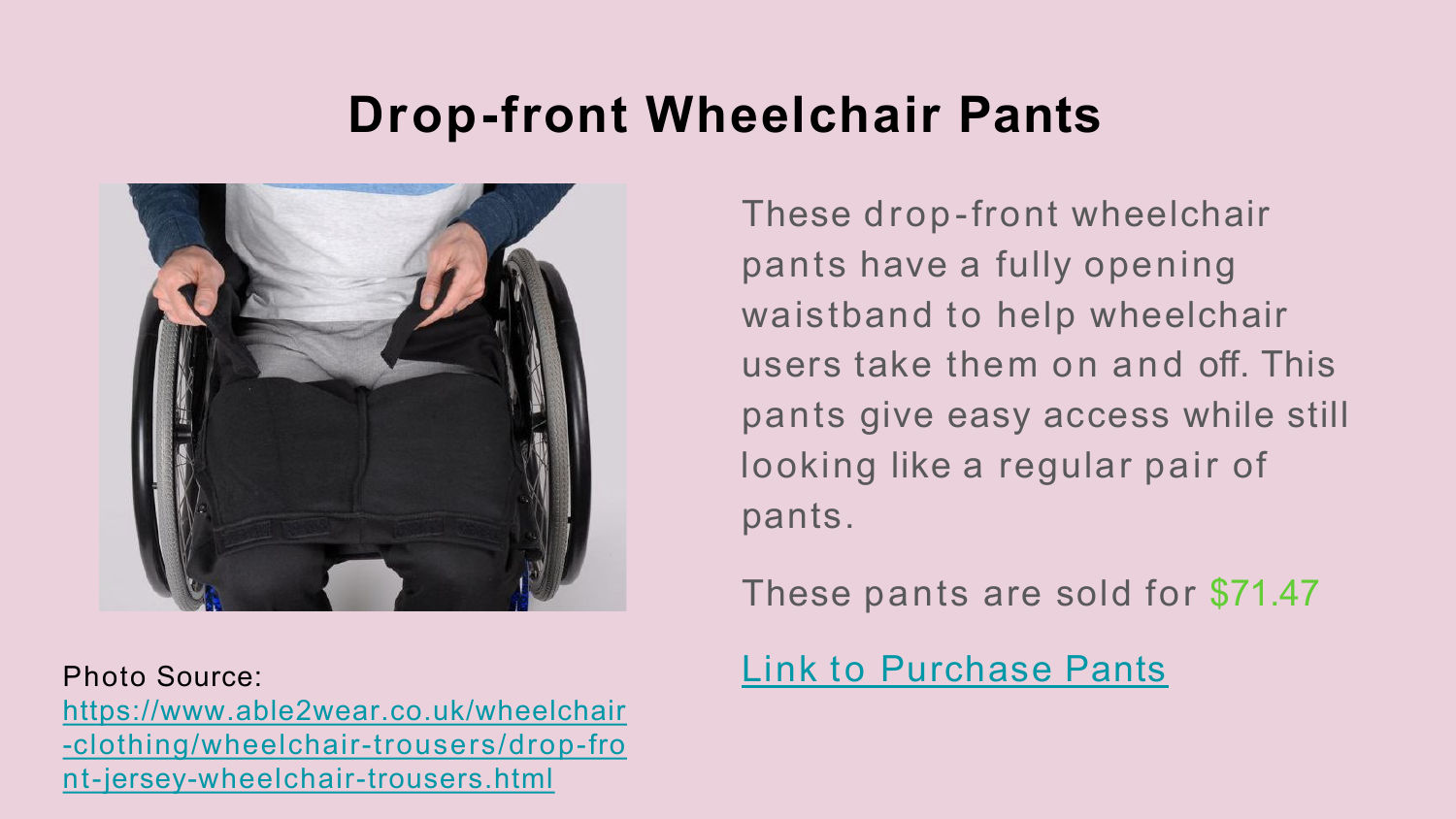## **Outside Seam Long Sleeve Shirt**



**[https://sensorysmartclothing.com/](https://sensorysmartclothing.com/charlie-relaxed-long-sleeve-bamboo-shirt-black/) [charlie-relaxed-long-sleeve-bambo](https://sensorysmartclothing.com/charlie-relaxed-long-sleeve-bamboo-shirt-black/) [o-shirt-black/](https://sensorysmartclothing.com/charlie-relaxed-long-sleeve-bamboo-shirt-black/)**

These long sleeve shirts are made with seams on the outside and no tags. These shirts are great for kids and adults with sensory troubles, who are often bothered by the inside seams and tags on regular clothing.

These shirts are sold for \$38.00

**Photo Source:** Link to [Purchase](https://sensorysmartclothing.com/charlie-relaxed-long-sleeve-bamboo-shirt-black/) Shirt